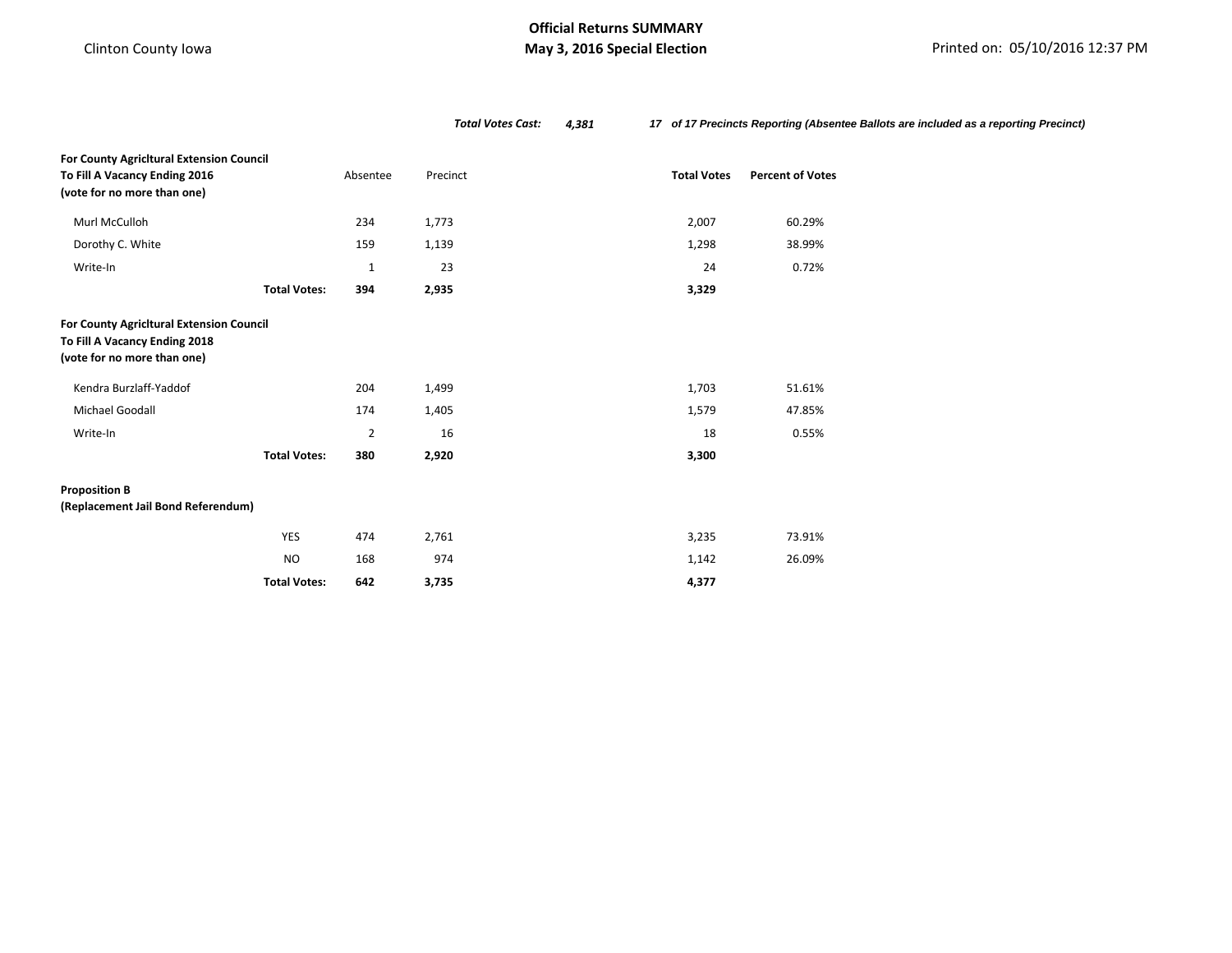| <b>Bloomfield - Brookfield - Delmar</b>                                                                  |                    | Total Votes Cast 103 |             |  |     |                                     |
|----------------------------------------------------------------------------------------------------------|--------------------|----------------------|-------------|--|-----|-------------------------------------|
| For County Agricitural Extension Council                                                                 |                    |                      |             |  |     |                                     |
| To Fill A Vacancy Ending 2016<br>(vote for no more than one)                                             |                    | Absentee             | Precinct    |  |     | <b>Total Votes</b> Percent of Votes |
| Murl McCulloh                                                                                            |                    | 0                    | 61          |  | 61  | 70.11%                              |
| Dorothy C. White                                                                                         |                    | $\mathbf{1}$         | 25          |  | 26  | 29.89%                              |
| Write-In                                                                                                 |                    |                      | $\mathbf 0$ |  | 0   | 0.00%                               |
|                                                                                                          | <b>Total Votes</b> | $\mathbf{1}$         | 86          |  | 87  |                                     |
| For County Agricitural Extension Council<br>To Fill A Vacancy Ending 2018<br>(vote for no more than one) |                    |                      |             |  |     |                                     |
| Kendra Burzlaff-Yaddof                                                                                   |                    | 1                    | 33          |  | 34  | 36.17%                              |
| Michael Goodall                                                                                          |                    | 0                    | 60          |  | 60  | 63.83%                              |
| Write-In                                                                                                 |                    | 0                    | 0           |  | 0   | 0.00%                               |
|                                                                                                          | <b>Total Votes</b> | $\mathbf{1}$         | 93          |  | 94  |                                     |
| <b>Proposition B</b>                                                                                     |                    |                      |             |  |     |                                     |
| (Replacement Jail Bond Referendum)                                                                       |                    |                      |             |  |     |                                     |
|                                                                                                          | <b>YES</b>         | $\mathbf{1}$         | 76          |  | 77  | 74.76%                              |
|                                                                                                          | <b>NO</b>          | 0                    | 26          |  | 26  | 25.24%                              |
|                                                                                                          | <b>Total Votes</b> | 1                    | 102         |  | 103 |                                     |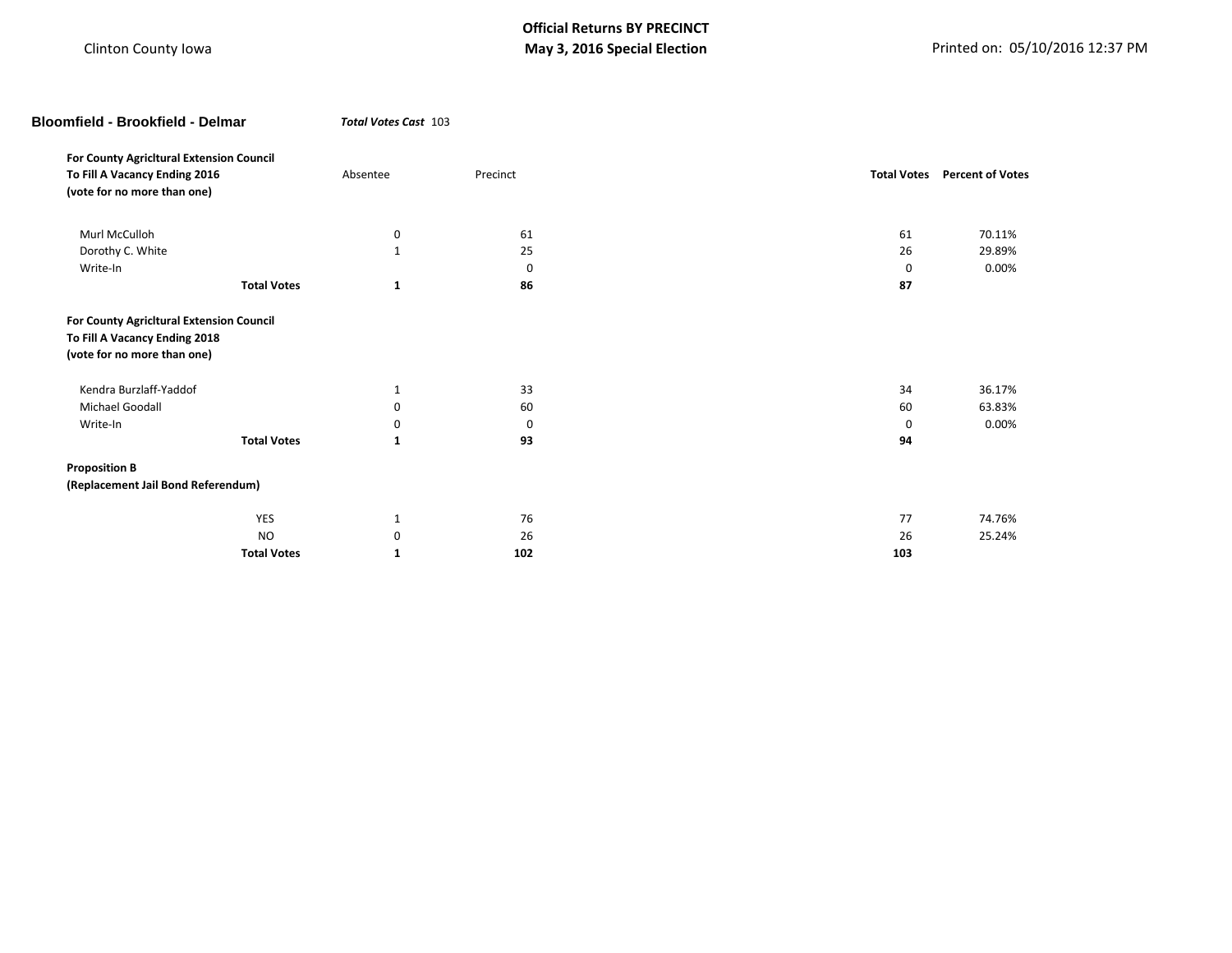| <b>City of Camanche</b>                                                                                  |                    |             | <b>Total Votes Cast 346</b> |  |                |                                     |  |
|----------------------------------------------------------------------------------------------------------|--------------------|-------------|-----------------------------|--|----------------|-------------------------------------|--|
| For County Agricitural Extension Council<br>To Fill A Vacancy Ending 2016<br>(vote for no more than one) |                    | Absentee    | Precinct                    |  |                | <b>Total Votes</b> Percent of Votes |  |
| Murl McCulloh                                                                                            |                    | 11          | 108                         |  | 119            | 47.04%                              |  |
| Dorothy C. White                                                                                         |                    | 16          | 116                         |  | 132            | 52.17%                              |  |
| Write-In                                                                                                 |                    | 0           | $\overline{2}$              |  | $\overline{2}$ | 0.79%                               |  |
|                                                                                                          | <b>Total Votes</b> | 27          | 226                         |  | 253            |                                     |  |
| To Fill A Vacancy Ending 2018<br>(vote for no more than one)                                             |                    |             |                             |  |                |                                     |  |
| Kendra Burzlaff-Yaddof                                                                                   |                    | 12          | 117                         |  | 129            | 51.39%                              |  |
| Michael Goodall                                                                                          |                    | 14          | 107                         |  | 121            | 48.21%                              |  |
| Write-In                                                                                                 |                    | $\mathbf 0$ | 1                           |  | 1              | 0.40%                               |  |
|                                                                                                          | <b>Total Votes</b> | 26          | 225                         |  | 251            |                                     |  |
| <b>Proposition B</b>                                                                                     |                    |             |                             |  |                |                                     |  |
| (Replacement Jail Bond Referendum)                                                                       |                    |             |                             |  |                |                                     |  |
|                                                                                                          | YES                | 36          | 252                         |  | 288            | 83.24%                              |  |
|                                                                                                          | <b>NO</b>          | 10          | 48                          |  | 58             | 16.76%                              |  |
|                                                                                                          | <b>Total Votes</b> | 46          | 300                         |  | 346            |                                     |  |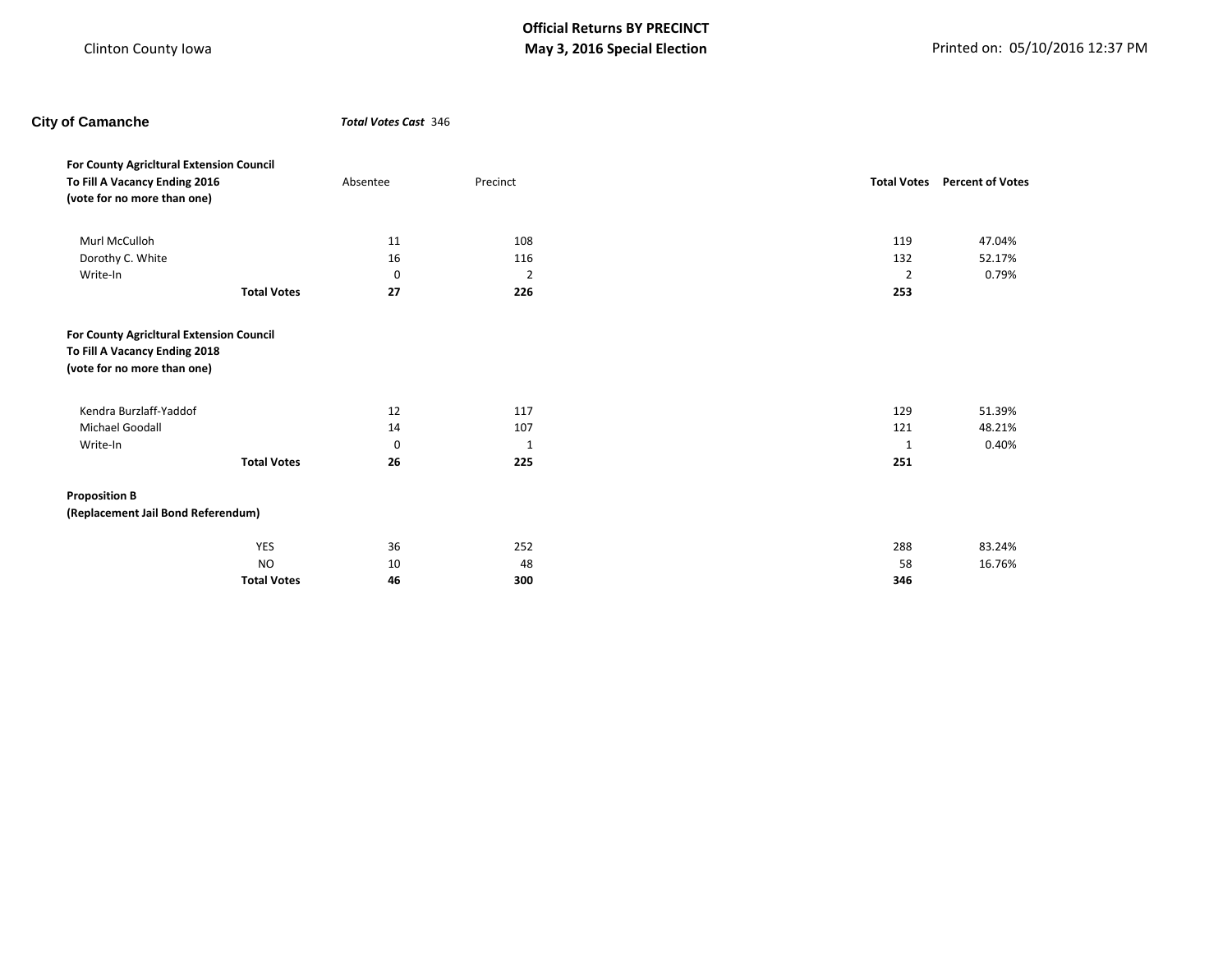| Center - Deep Creek - Goose Lake         | Total Votes Cast 140 |          |                    |                         |
|------------------------------------------|----------------------|----------|--------------------|-------------------------|
| For County Agricitural Extension Council |                      |          |                    |                         |
| To Fill A Vacancy Ending 2016            | Absentee             | Precinct | <b>Total Votes</b> | <b>Percent of Votes</b> |
| (vote for no more than one)              |                      |          |                    |                         |
| Murl McCulloh                            | 10                   | 71       | 81                 | 84.38%                  |
| Dorothy C. White                         | 0                    | 15       | 15                 | 15.63%                  |
| Write-In                                 | 0                    | 0        | $\mathbf 0$        | 0.00%                   |
| <b>Total Votes</b>                       | 10                   | 86       | 96                 |                         |
| (vote for no more than one)              |                      |          |                    |                         |
| Kendra Burzlaff-Yaddof                   | 6                    | 44       | 50                 | 54.95%                  |
| Michael Goodall                          | 3                    | 38       | 41                 | 45.05%                  |
| Write-In                                 | 0                    | 0        | 0                  | 0.00%                   |
| <b>Total Votes</b>                       | 9                    | 82       | 91                 |                         |
| <b>Proposition B</b>                     |                      |          |                    |                         |
| (Replacement Jail Bond Referendum)       |                      |          |                    |                         |
| YES                                      | 19                   | 77       | 96                 | 68.57%                  |
| <b>NO</b>                                | 1                    | 43       | 44                 | 31.43%                  |
| <b>Total Votes</b>                       | 20                   | 120      | 140                |                         |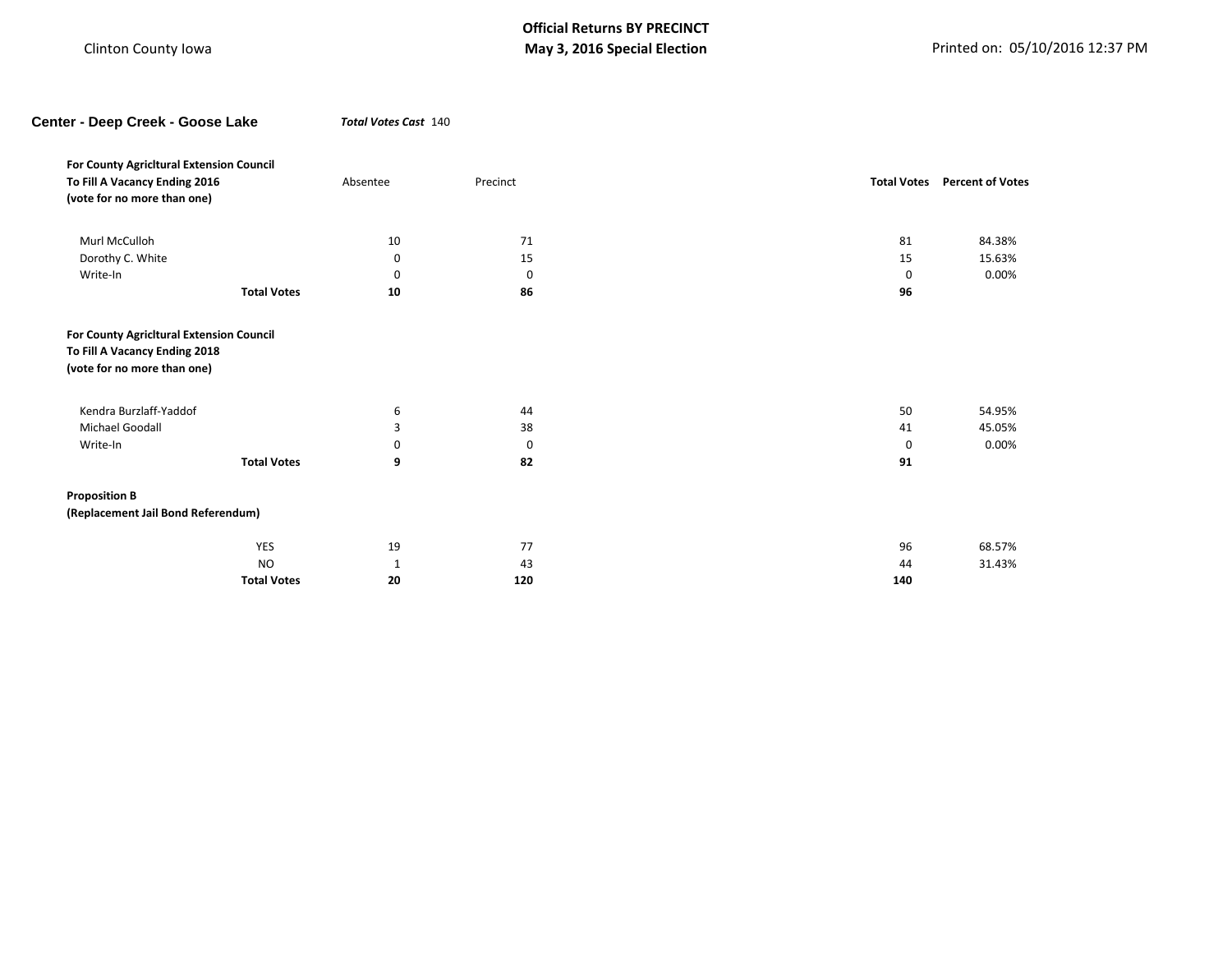YES 40 180 220 72.85% NO  $17$  65 65 82 27.15%

**Total Votes 57 245 302**

**Total Votes** Percent of Votes

| <b>Clinton Ward 1</b>                                                     |                    |             | <b>Total Votes Cast 302</b> |  |                    |                       |
|---------------------------------------------------------------------------|--------------------|-------------|-----------------------------|--|--------------------|-----------------------|
| For County Agricitural Extension Council<br>To Fill A Vacancy Ending 2016 |                    | Absentee    | Precinct                    |  | <b>Total Votes</b> | <b>Percent of Vot</b> |
| (vote for no more than one)                                               |                    |             |                             |  |                    |                       |
| Murl McCulloh                                                             |                    | 17          | 72                          |  | 89                 | 41.40%                |
| Dorothy C. White                                                          |                    | 17          | 108                         |  | 125                | 58.14%                |
| Write-In                                                                  |                    | 0           | 1                           |  | 1                  | 0.47%                 |
|                                                                           | <b>Total Votes</b> | 34          | 181                         |  | 215                |                       |
| For County Agricitural Extension Council                                  |                    |             |                             |  |                    |                       |
| To Fill A Vacancy Ending 2018                                             |                    |             |                             |  |                    |                       |
| (vote for no more than one)                                               |                    |             |                             |  |                    |                       |
| Kendra Burzlaff-Yaddof                                                    |                    | 12          | 83                          |  | 95                 | 44.60%                |
| Michael Goodall                                                           |                    | 19          | 98                          |  | 117                | 54.93%                |
| Write-In                                                                  |                    | $\mathbf 0$ | 1                           |  | $\mathbf{1}$       | 0.47%                 |
|                                                                           | <b>Total Votes</b> | 31          | 182                         |  | 213                |                       |
| <b>Proposition B</b>                                                      |                    |             |                             |  |                    |                       |
| (Replacement Jail Bond Referendum)                                        |                    |             |                             |  |                    |                       |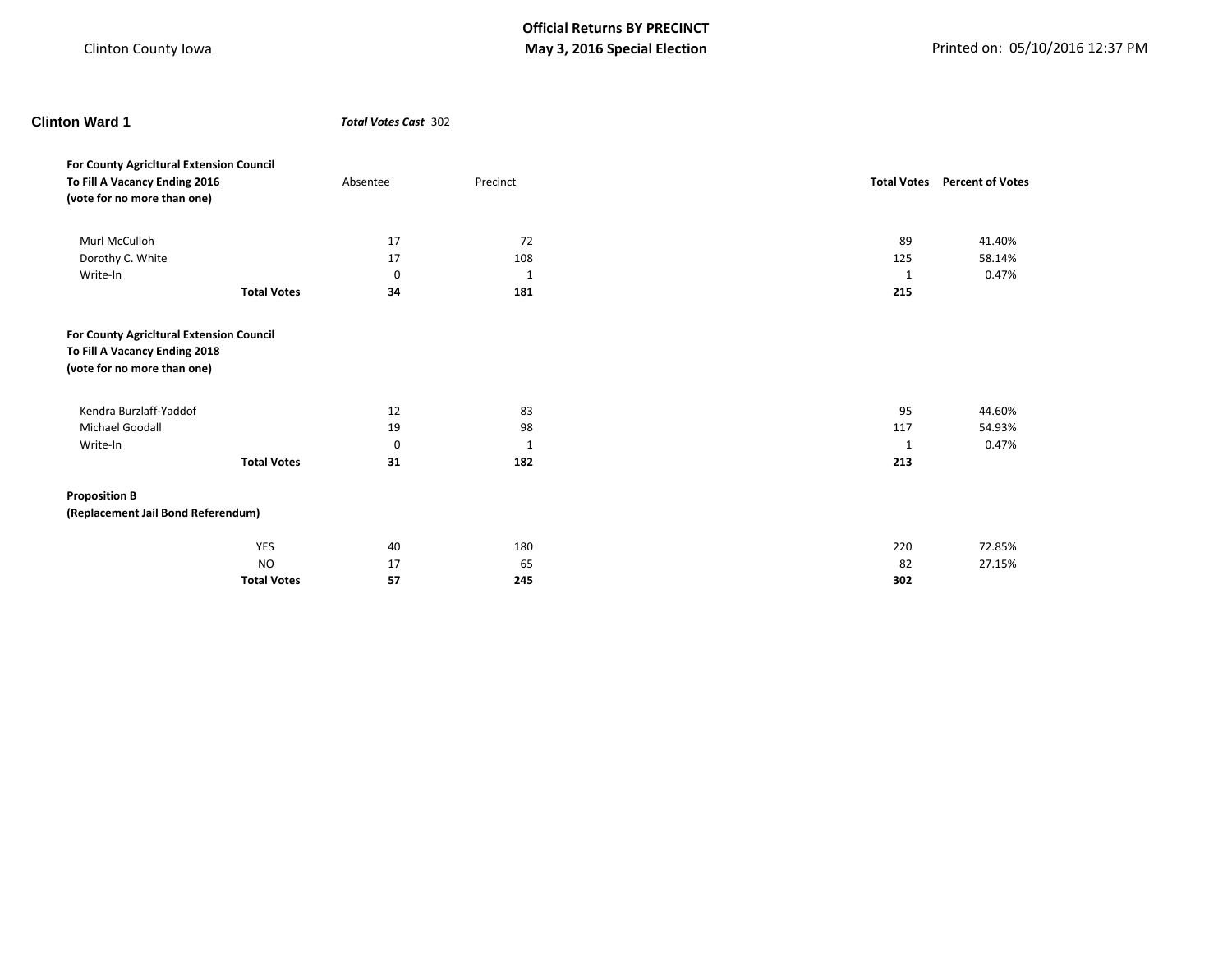## **Clinton Ward 2** *Total Votes Cast* 537

| For County Agricitural Extension Council<br>To Fill A Vacancy Ending 2016<br>(vote for no more than one) |                    | Absentee | Precinct       |                | <b>Total Votes</b> Percent of Votes |
|----------------------------------------------------------------------------------------------------------|--------------------|----------|----------------|----------------|-------------------------------------|
| Murl McCulloh                                                                                            |                    | 23       | 140            | 163            | 42.78%                              |
| Dorothy C. White                                                                                         |                    | 32       | 178            | 210            | 55.12%                              |
| Write-In                                                                                                 |                    | 0        | 8              | 8              | 2.10%                               |
|                                                                                                          | <b>Total Votes</b> | 55       | 326            | 381            |                                     |
| For County Agricitural Extension Council<br>To Fill A Vacancy Ending 2018<br>(vote for no more than one) |                    |          |                |                |                                     |
| Kendra Burzlaff-Yaddof                                                                                   |                    | 27       | 153            | 180            | 48.39%                              |
| Michael Goodall                                                                                          |                    | 23       | 162            | 185            | 49.73%                              |
| Write-In                                                                                                 |                    | 0        | $\overline{7}$ | $\overline{7}$ | 7.45%                               |
|                                                                                                          | <b>Total Votes</b> | 50       | 322            | 372            |                                     |
| <b>Proposition B</b><br>(Replacement Jail Bond Referendum)                                               |                    |          |                |                |                                     |
|                                                                                                          | YES                | 75       | 344            | 419            | 78.03%                              |
|                                                                                                          | <b>NO</b>          | 16       | 102            | 118            | 21.97%                              |
|                                                                                                          | <b>Total Votes</b> | 91       | 446            | 537            |                                     |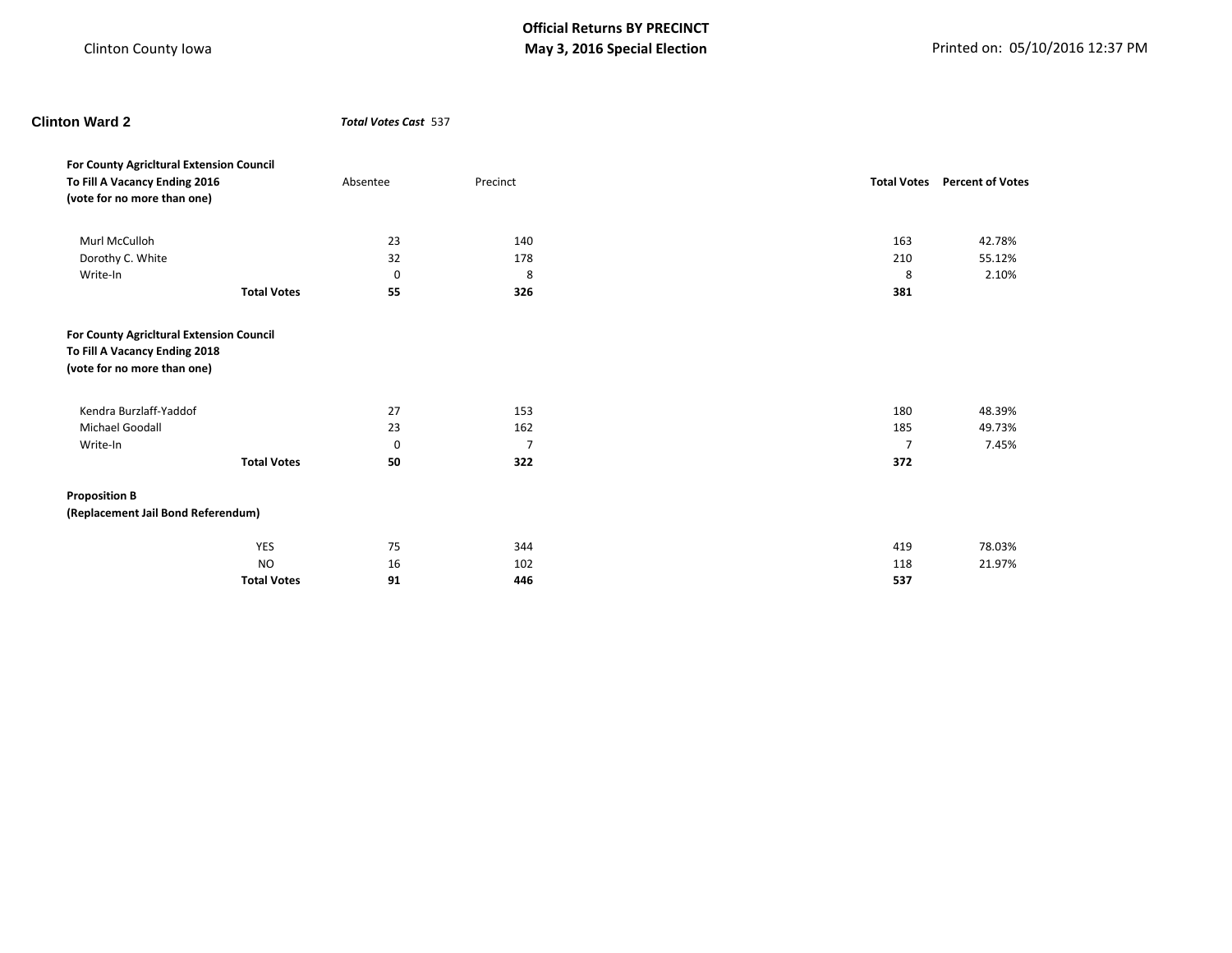| <b>Clinton Ward 3</b>                                                     |                    | Total Votes Cast 640 |          |          |                                     |
|---------------------------------------------------------------------------|--------------------|----------------------|----------|----------|-------------------------------------|
| For County Agricitural Extension Council<br>To Fill A Vacancy Ending 2016 |                    | Absentee             | Precinct |          | <b>Total Votes</b> Percent of Votes |
| (vote for no more than one)                                               |                    |                      |          |          |                                     |
| Murl McCulloh                                                             |                    | 25                   | 148      | 173      | 42.09%                              |
| Dorothy C. White                                                          |                    | 27                   | 206      | 233      | 56.69%                              |
| Write-In                                                                  |                    | $\mathbf 0$          | 5        | 5        | 5.75%                               |
|                                                                           | <b>Total Votes</b> | 52                   | 359      | 411      |                                     |
| (vote for no more than one)                                               |                    |                      |          |          |                                     |
| Kendra Burzlaff-Yaddof                                                    |                    | 27                   | 156      | 183      | 45.19%                              |
| Michael Goodall                                                           |                    | 22                   | 197      | 219      | 54.07%                              |
| Write-In                                                                  | <b>Total Votes</b> | $\mathbf 0$<br>49    | 3<br>356 | 3<br>405 | 3.19%                               |
| <b>Proposition B</b>                                                      |                    |                      |          |          |                                     |
| (Replacement Jail Bond Referendum)                                        |                    |                      |          |          |                                     |
|                                                                           | <b>YES</b>         | 89                   | 414      | 503      | 78.59%                              |
|                                                                           | <b>NO</b>          | 31                   | 106      | 137      | 21.41%                              |
|                                                                           | <b>Total Votes</b> | 120                  | 520      | 640      |                                     |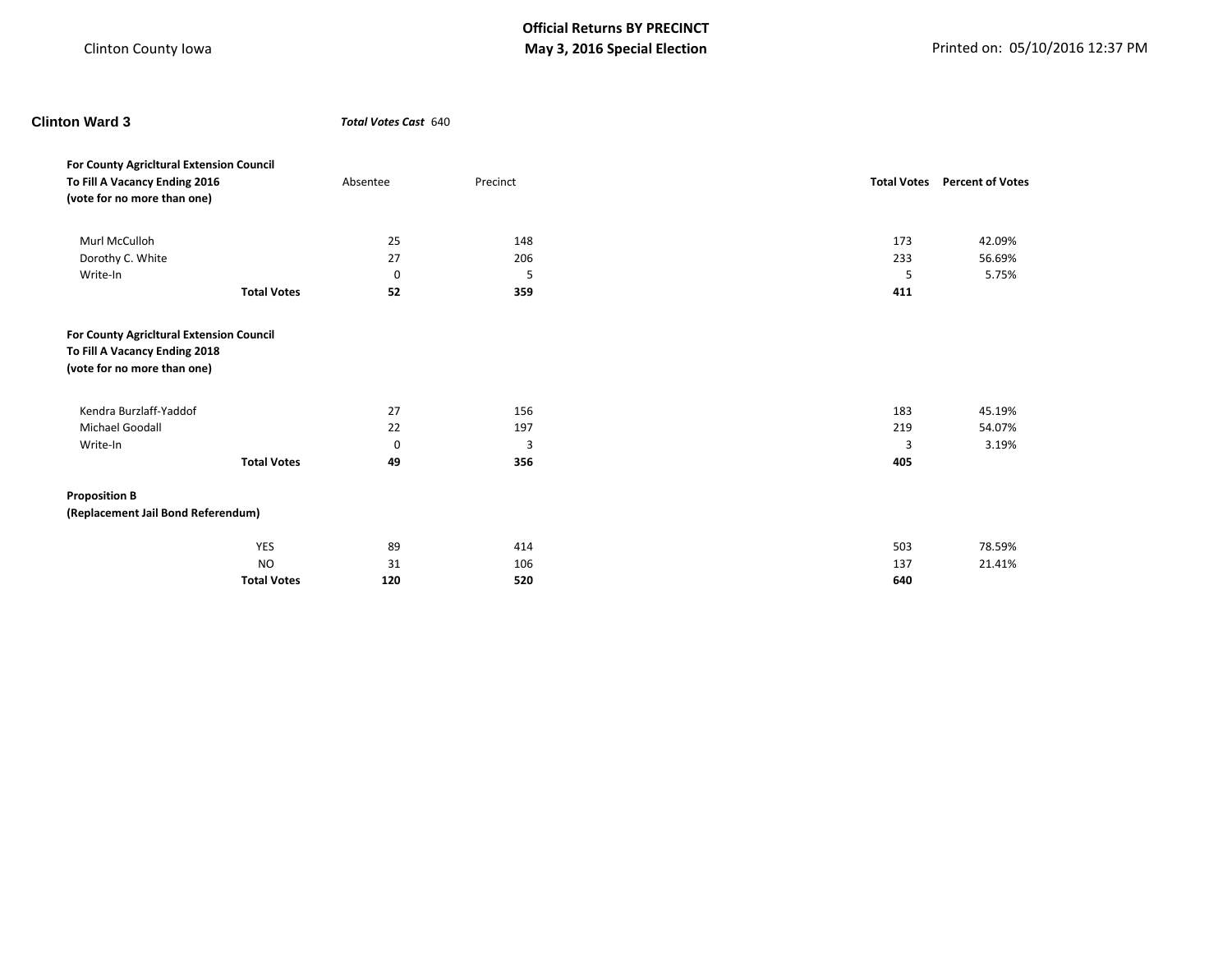# **Clinton Ward 4** *Total Votes Cast* 643

| For County Agricitural Extension Council<br>To Fill A Vacancy Ending 2016<br>(vote for no more than one) |                    | Absentee     | Precinct       |     | <b>Total Votes</b> Percent of Votes |
|----------------------------------------------------------------------------------------------------------|--------------------|--------------|----------------|-----|-------------------------------------|
| Murl McCulloh                                                                                            |                    | 30           | 176            | 206 | 47.25%                              |
| Dorothy C. White                                                                                         |                    | 38           | 188            | 226 | 51.83%                              |
| Write-In                                                                                                 |                    | $\mathbf{1}$ | 3              | 4   | 0.92%                               |
|                                                                                                          | <b>Total Votes</b> | 69           | 367            | 436 |                                     |
| For County Agricitural Extension Council<br>To Fill A Vacancy Ending 2018<br>(vote for no more than one) |                    |              |                |     |                                     |
| Kendra Burzlaff-Yaddof                                                                                   |                    | 38           | 191            | 229 | 53.01%                              |
| <b>Michael Goodall</b>                                                                                   |                    | 27           | 173            | 200 | 46.30%                              |
| Write-In                                                                                                 |                    | 1            | $\overline{2}$ | 3   | 3.19%                               |
|                                                                                                          | <b>Total Votes</b> | 66           | 366            | 432 |                                     |
| <b>Proposition B</b><br>(Replacement Jail Bond Referendum)                                               |                    |              |                |     |                                     |
|                                                                                                          | YES                | 102          | 413            | 515 | 80.34%                              |
|                                                                                                          | <b>NO</b>          | 27           | 99             | 126 | 19.66%                              |
|                                                                                                          | <b>Total Votes</b> | 129          | 512            | 641 |                                     |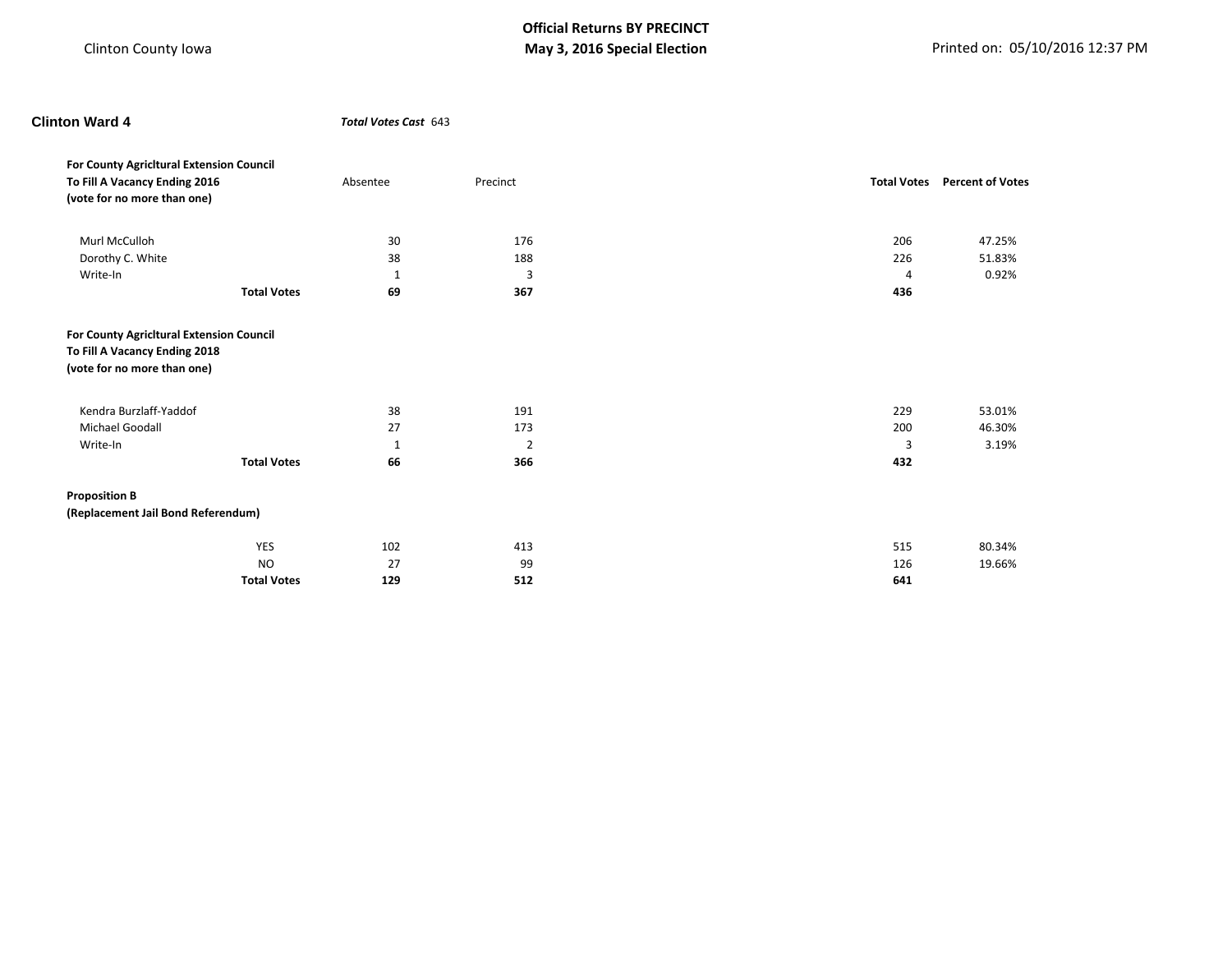| <b>DeWitt City and Township</b>                              |                    | Total Votes Cast 684 |          |                    |                         |  |
|--------------------------------------------------------------|--------------------|----------------------|----------|--------------------|-------------------------|--|
| For County Agricitural Extension Council                     |                    |                      |          |                    |                         |  |
| To Fill A Vacancy Ending 2016                                |                    | Absentee             | Precinct | <b>Total Votes</b> | <b>Percent of Votes</b> |  |
| (vote for no more than one)                                  |                    |                      |          |                    |                         |  |
| Murl McCulloh                                                |                    | 75                   | 445      | 520                | 83.47%                  |  |
| Dorothy C. White                                             |                    | 13                   | 89       | 102                | 16.37%                  |  |
| Write-In                                                     |                    | 0                    | 1        | 1                  | 0.16%                   |  |
|                                                              | <b>Total Votes</b> | 88                   | 535      | 623                |                         |  |
| To Fill A Vacancy Ending 2018<br>(vote for no more than one) |                    |                      |          |                    |                         |  |
| Kendra Burzlaff-Yaddof                                       |                    | 40                   | 239      | 279                | 45.37%                  |  |
| Michael Goodall                                              |                    | 47                   | 287      | 334                | 54.31%                  |  |
| Write-In                                                     |                    | 1                    | $1\,$    | $\overline{2}$     | 0.33%                   |  |
|                                                              | <b>Total Votes</b> | 88                   | 527      | 615                |                         |  |
| <b>Proposition B</b>                                         |                    |                      |          |                    |                         |  |
| (Replacement Jail Bond Referendum)                           |                    |                      |          |                    |                         |  |
|                                                              |                    |                      |          |                    |                         |  |
|                                                              | <b>YES</b>         | 62                   | 436      | 498                | 72.91%                  |  |
|                                                              | <b>NO</b>          | 37                   | 148      | 185                | 27.09%                  |  |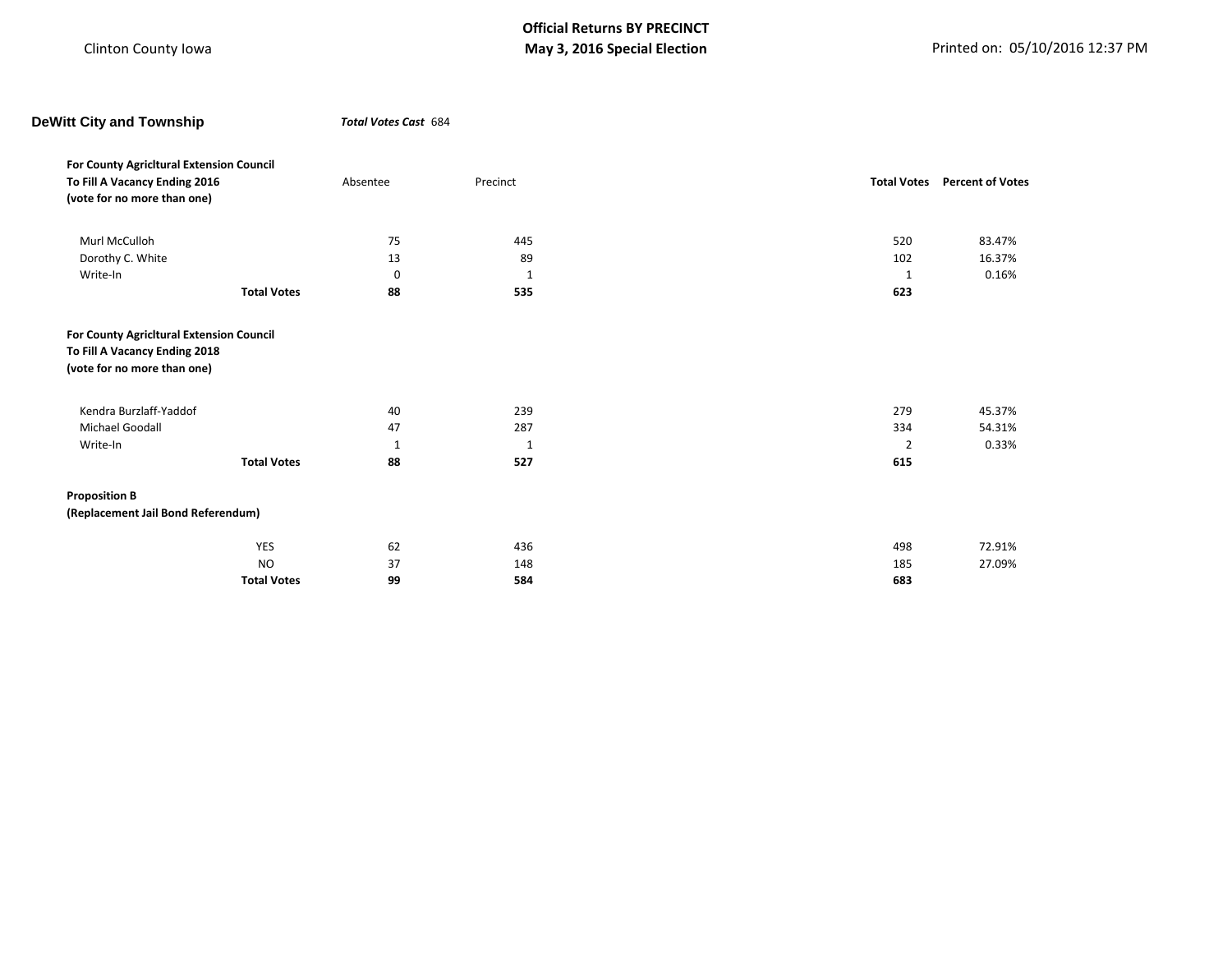**Eden - Camanche Township - Low Moor** *Total Votes Cast* 91

| For County Agricitural Extension Council                                                                 |                    |                |          |                    |                         |
|----------------------------------------------------------------------------------------------------------|--------------------|----------------|----------|--------------------|-------------------------|
| To Fill A Vacancy Ending 2016                                                                            |                    | Absentee       | Precinct | <b>Total Votes</b> | <b>Percent of Votes</b> |
| (vote for no more than one)                                                                              |                    |                |          |                    |                         |
|                                                                                                          |                    |                |          |                    |                         |
| Murl McCulloh                                                                                            |                    | 6              | 65       | 71                 | 86.59%                  |
| Dorothy C. White                                                                                         |                    | $\mathbf{1}$   | 10       | 11                 | 13.41%                  |
| Write-In                                                                                                 |                    | 0              | 0        | 0                  | 0.00%                   |
|                                                                                                          | <b>Total Votes</b> | $\overline{7}$ | 75       | 82                 |                         |
| For County Agricitural Extension Council<br>To Fill A Vacancy Ending 2018<br>(vote for no more than one) |                    |                |          |                    |                         |
| Kendra Burzlaff-Yaddof                                                                                   |                    | 3              | 42       | 45                 | 58.44%                  |
| Michael Goodall                                                                                          |                    | 4              | 28       | 32                 | 41.56%                  |
| Write-In                                                                                                 |                    | 0              | 0        | 0                  | 0.00%                   |
|                                                                                                          | <b>Total Votes</b> | $\overline{7}$ | 70       | 77                 |                         |
| <b>Proposition B</b>                                                                                     |                    |                |          |                    |                         |
| (Replacement Jail Bond Referendum)                                                                       |                    |                |          |                    |                         |
|                                                                                                          | <b>YES</b>         | 6              | 54       | 60                 | 65.93%                  |
|                                                                                                          | <b>NO</b>          | 1              | 30       | 31                 | 34.07%                  |
|                                                                                                          | <b>Total Votes</b> | $\overline{7}$ | 84       | 91                 |                         |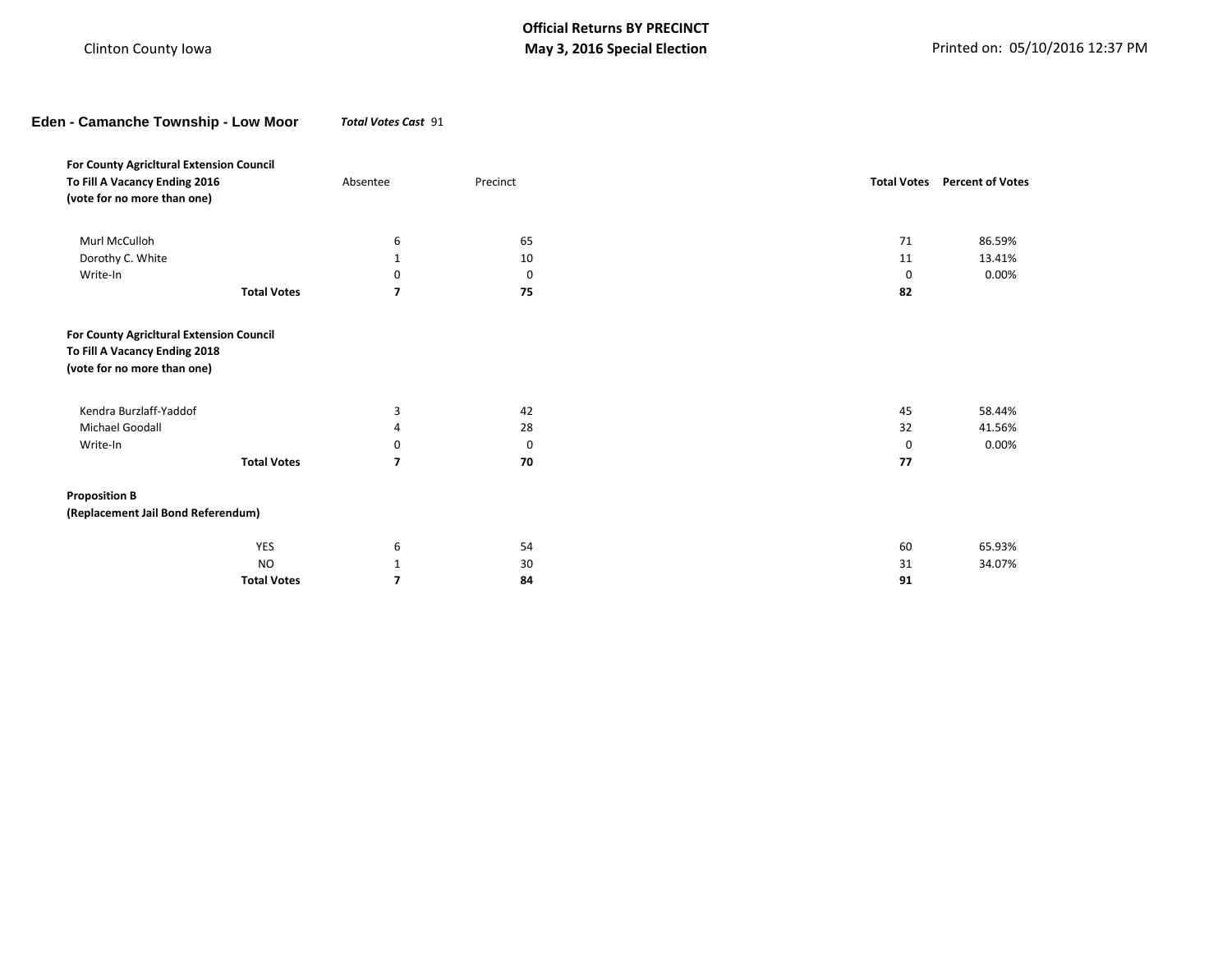| Elk River - Hampshire - Andover                              |                    | Total Votes Cast 205 |          |                    |                         |
|--------------------------------------------------------------|--------------------|----------------------|----------|--------------------|-------------------------|
| For County Agricitural Extension Council                     |                    |                      |          |                    |                         |
| To Fill A Vacancy Ending 2016                                |                    | Absentee             | Precinct | <b>Total Votes</b> | <b>Percent of Votes</b> |
| (vote for no more than one)                                  |                    |                      |          |                    |                         |
| Murl McCulloh                                                |                    | 11                   | 82       | 93                 | 57.06%                  |
| Dorothy C. White                                             |                    | 3                    | 67       | 70                 | 42.94%                  |
| Write-In                                                     |                    | 0                    | 0        | 0                  | 0.00%                   |
|                                                              | <b>Total Votes</b> | 14                   | 149      | 163                |                         |
| To Fill A Vacancy Ending 2018<br>(vote for no more than one) |                    |                      |          |                    |                         |
| Kendra Burzlaff-Yaddof                                       |                    | 9                    | 83       | 92                 | 56.79%                  |
| Michael Goodall                                              |                    | 5                    | 65       | 70                 | 43.21%                  |
| Write-In                                                     |                    | 0                    | 0        | $\mathbf 0$        | 0.00%                   |
|                                                              | <b>Total Votes</b> | 14                   | 148      | 162                |                         |
| <b>Proposition B</b>                                         |                    |                      |          |                    |                         |
| (Replacement Jail Bond Referendum)                           |                    |                      |          |                    |                         |
|                                                              |                    |                      |          |                    |                         |
|                                                              | YES                | 13                   | 141      | 154                | 75.12%                  |
|                                                              | <b>NO</b>          | $\overline{7}$       | 44       | 51                 | 24.88%                  |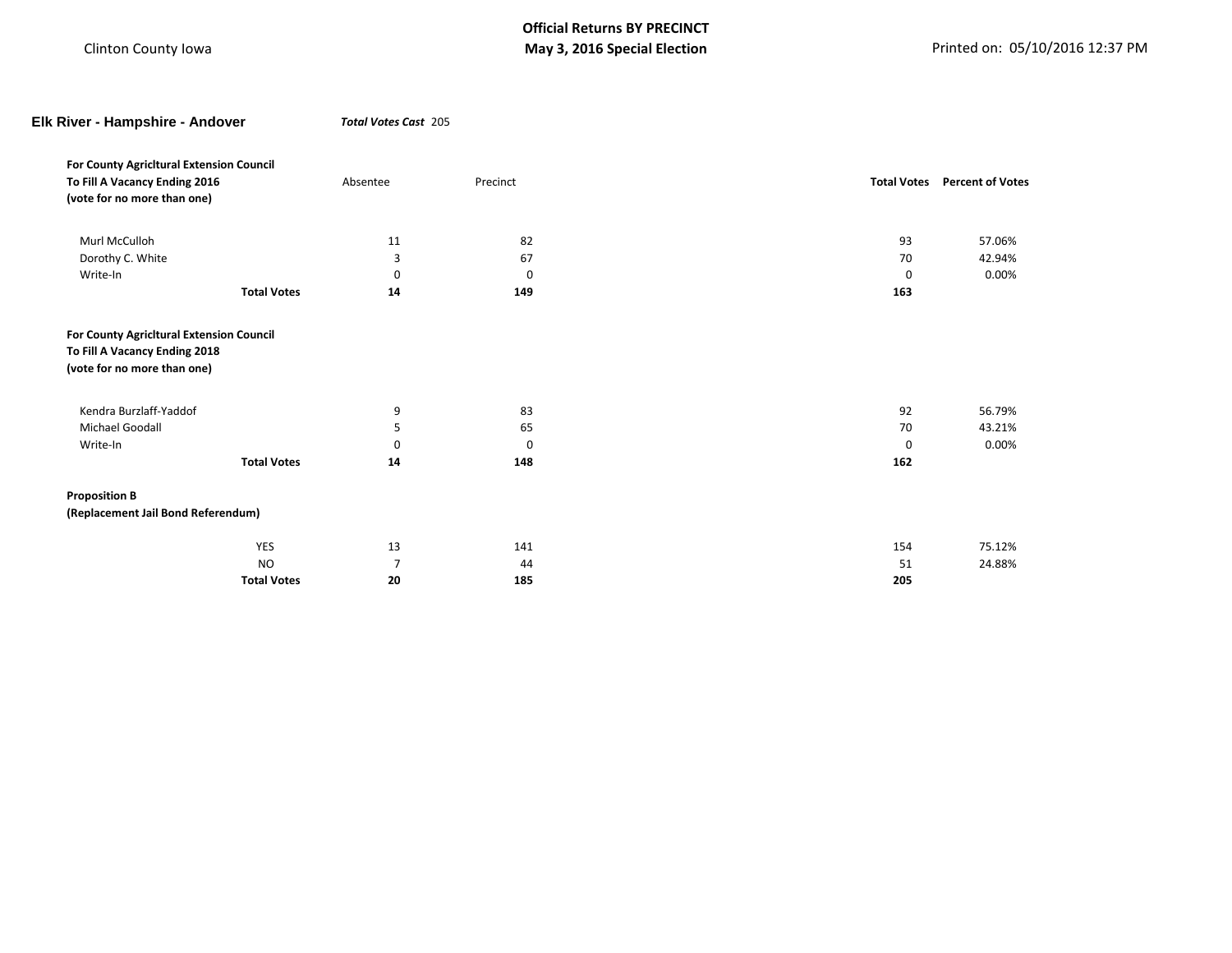**Liberty - Toronto - Sharon - Lost Nation** *Total Votes Cast* 120

| For County Agricitural Extension Council                                                                 |                    |                |          |     |                                     |
|----------------------------------------------------------------------------------------------------------|--------------------|----------------|----------|-----|-------------------------------------|
| To Fill A Vacancy Ending 2016                                                                            |                    | Absentee       | Precinct |     | <b>Total Votes</b> Percent of Votes |
| (vote for no more than one)                                                                              |                    |                |          |     |                                     |
| Murl McCulloh                                                                                            |                    | 2              | 60       | 62  | 65.26%                              |
| Dorothy C. White                                                                                         |                    | 0              | 32       | 32  | 33.68%                              |
| Write-In                                                                                                 |                    | ŋ              | 1        | 1   | 1.05%                               |
|                                                                                                          | <b>Total Votes</b> | $\overline{2}$ | 93       | 95  |                                     |
| For County Agricitural Extension Council<br>To Fill A Vacancy Ending 2018<br>(vote for no more than one) |                    |                |          |     |                                     |
| Kendra Burzlaff-Yaddof                                                                                   |                    | $\overline{2}$ | 58       | 60  | 61.86%                              |
| Michael Goodall                                                                                          |                    | $\Omega$       | 37       | 37  | 38.14%                              |
| Write-In                                                                                                 |                    | 0              | 0        | 0   | 0.00%                               |
|                                                                                                          | <b>Total Votes</b> | $\overline{2}$ | 95       | 97  |                                     |
| <b>Proposition B</b>                                                                                     |                    |                |          |     |                                     |
| (Replacement Jail Bond Referendum)                                                                       |                    |                |          |     |                                     |
|                                                                                                          | <b>YES</b>         | 0              | 59       | 59  | 49.17%                              |
|                                                                                                          | <b>NO</b>          | 3              | 58       | 61  | 50.83%                              |
|                                                                                                          | <b>Total Votes</b> | 3              | 117      | 120 |                                     |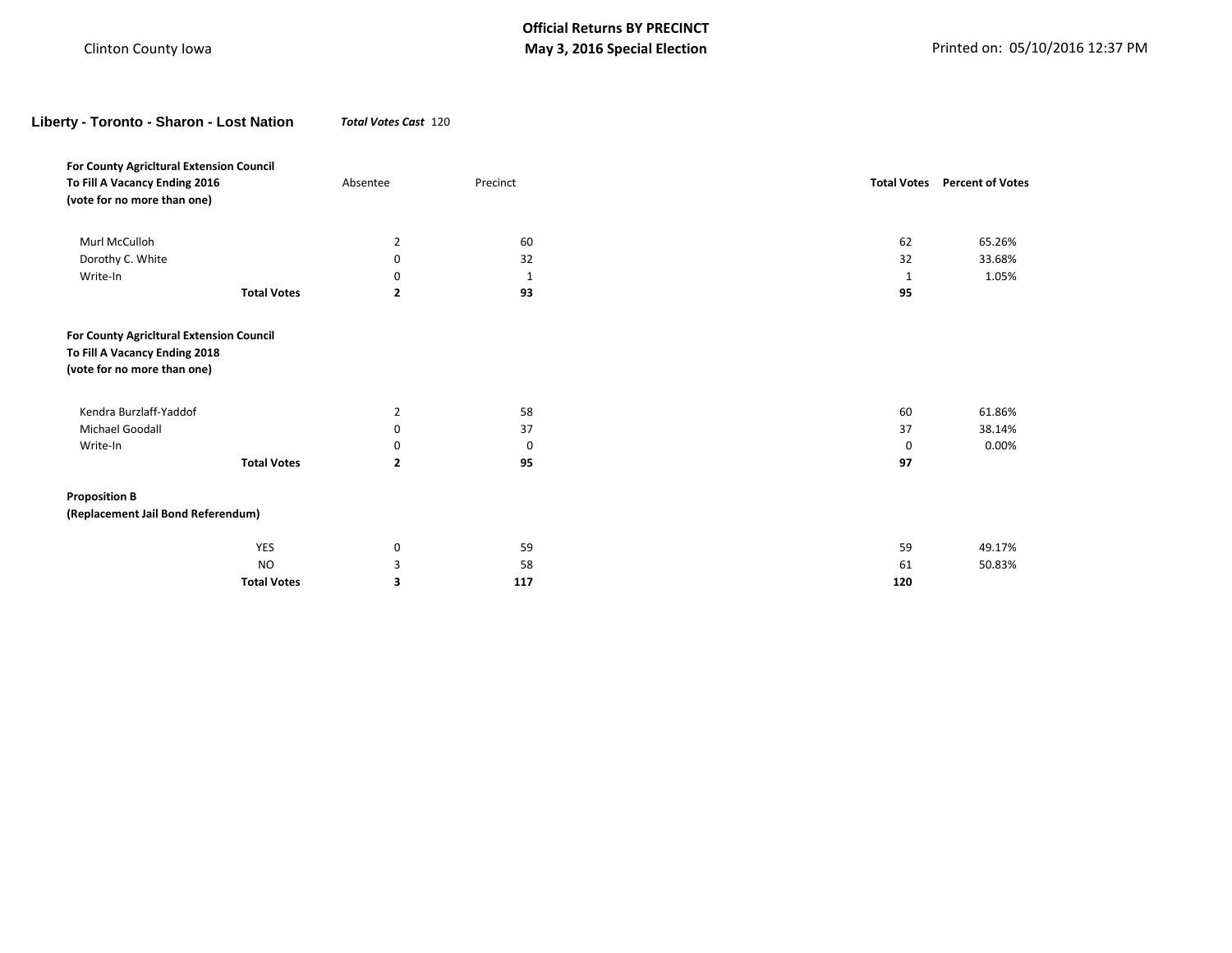| <b>Olive - Grant - Calamus</b>                                                                           |                    | Total Votes Cast 128 |          |    |     |                                     |
|----------------------------------------------------------------------------------------------------------|--------------------|----------------------|----------|----|-----|-------------------------------------|
| For County Agricitural Extension Council<br>To Fill A Vacancy Ending 2016<br>(vote for no more than one) |                    | Absentee             | Precinct |    |     | <b>Total Votes</b> Percent of Votes |
| Murl McCulloh                                                                                            |                    | 8                    |          | 84 | 92  | 82.88%                              |
| Dorothy C. White                                                                                         |                    | $\mathbf{1}$         |          | 18 | 19  | 17.12%                              |
| Write-In                                                                                                 |                    | 0                    |          | 0  | 0   | 0.00%                               |
|                                                                                                          | <b>Total Votes</b> | 9                    | 102      |    | 111 |                                     |
| (vote for no more than one)<br>Kendra Burzlaff-Yaddof                                                    |                    | 9                    |          | 83 | 92  | 80.00%                              |
| Michael Goodall                                                                                          |                    | $\mathbf{1}$         |          | 22 | 23  | 20.00%                              |
| Write-In                                                                                                 |                    | 0                    |          | 0  | 0   | 0.00%                               |
|                                                                                                          | <b>Total Votes</b> | 10                   | 105      |    | 115 |                                     |
| <b>Proposition B</b>                                                                                     |                    |                      |          |    |     |                                     |
| (Replacement Jail Bond Referendum)                                                                       |                    |                      |          |    |     |                                     |
|                                                                                                          | YES                | 6                    |          | 64 | 70  | 55.12%                              |
|                                                                                                          | <b>NO</b>          | 6                    |          | 51 | 57  | 44.88%                              |
|                                                                                                          | <b>Total Votes</b> | 12                   | 115      |    | 127 |                                     |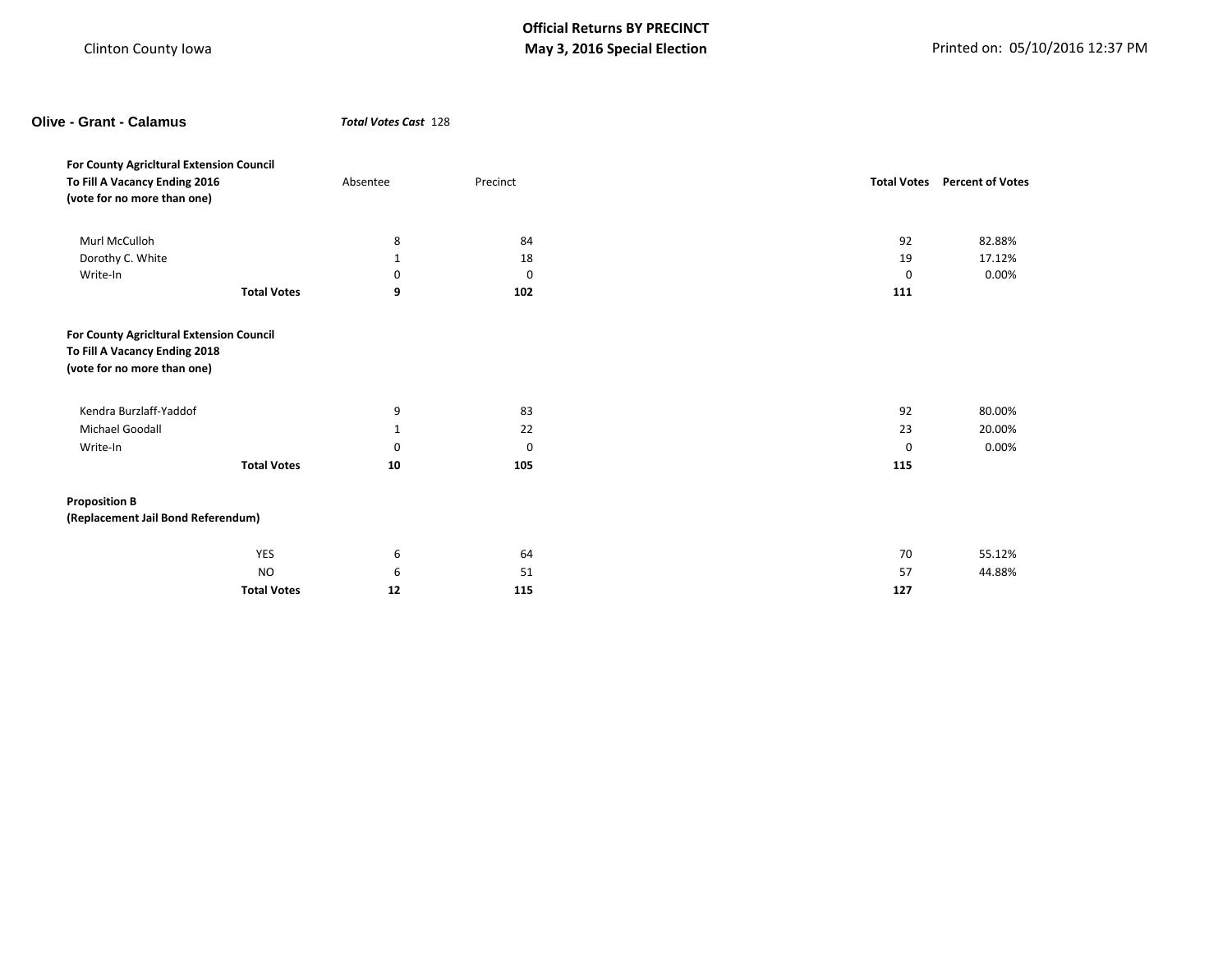# **Orange - Grand Mound** *Total Votes Cast* 124

| For County Agricitural Extension Council |                    |                          |              |                    |                         |
|------------------------------------------|--------------------|--------------------------|--------------|--------------------|-------------------------|
| To Fill A Vacancy Ending 2016            |                    | Absentee                 | Precinct     | <b>Total Votes</b> | <b>Percent of Votes</b> |
| (vote for no more than one)              |                    |                          |              |                    |                         |
|                                          |                    |                          |              |                    |                         |
| Murl McCulloh                            |                    | 6                        | 79           | 85                 | 77.98%                  |
| Dorothy C. White                         |                    | $\mathbf{1}$             | 22           | 23                 | 21.10%                  |
| Write-In                                 |                    | 0                        | $\mathbf 1$  | 1                  | 0.92%                   |
|                                          | <b>Total Votes</b> | 7                        | 102          | 109                |                         |
|                                          |                    |                          |              |                    |                         |
|                                          |                    |                          |              |                    |                         |
| For County Agricitural Extension Council |                    |                          |              |                    |                         |
| To Fill A Vacancy Ending 2018            |                    |                          |              |                    |                         |
| (vote for no more than one)              |                    |                          |              |                    |                         |
|                                          |                    |                          |              |                    |                         |
| Kendra Burzlaff-Yaddof                   |                    | 4                        | 76           | 80                 | 71.43%                  |
| Michael Goodall                          |                    | 3                        | 28           | 31                 | 27.68%                  |
| Write-In                                 |                    | 0                        | $\mathbf{1}$ | 1                  | 0.89%                   |
|                                          | <b>Total Votes</b> | 7                        | 105          | 112                |                         |
| <b>Proposition B</b>                     |                    |                          |              |                    |                         |
| (Replacement Jail Bond Referendum)       |                    |                          |              |                    |                         |
|                                          |                    |                          |              |                    |                         |
|                                          | <b>YES</b>         | 6                        | 80           | 86                 | 69.35%                  |
|                                          | <b>NO</b>          | $\mathbf{1}$             | 37           | 38                 | 30.65%                  |
|                                          | <b>Total Votes</b> | $\overline{\phantom{a}}$ | 117          | 124                |                         |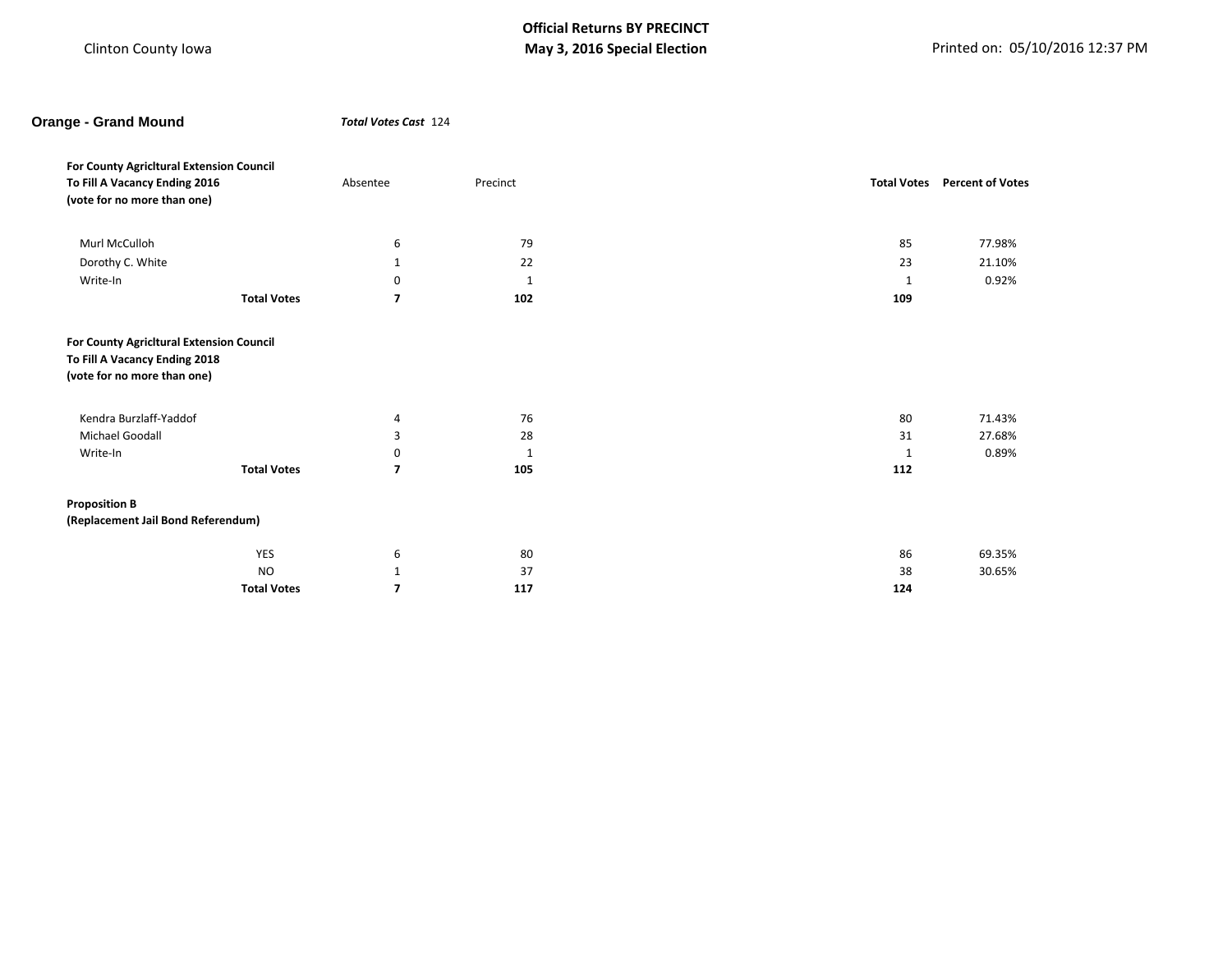| <b>Spring Rock - Wheatland</b>                                                                           |                    | <b>Total Votes Cast 91</b> |          |   |    |                                     |
|----------------------------------------------------------------------------------------------------------|--------------------|----------------------------|----------|---|----|-------------------------------------|
| For County Agricitural Extension Council<br>To Fill A Vacancy Ending 2016<br>(vote for no more than one) |                    | Absentee                   | Precinct |   |    | <b>Total Votes</b> Percent of Votes |
| Murl McCulloh                                                                                            |                    | $\overline{7}$             | 39       |   | 46 | 63.89%                              |
| Dorothy C. White                                                                                         |                    | 4                          | 22       |   | 26 | 36.11%                              |
| Write-In                                                                                                 |                    | $\Omega$                   |          | 0 | 0  | 0.00%                               |
|                                                                                                          | <b>Total Votes</b> | 11                         | 61       |   | 72 |                                     |
| (vote for no more than one)                                                                              |                    |                            |          |   |    |                                     |
| Kendra Burzlaff-Yaddof                                                                                   |                    | 9                          | 49       |   | 58 | 76.32%                              |
| Michael Goodall                                                                                          |                    | 3                          | 15       |   | 18 | 23.68%                              |
| Write-In                                                                                                 |                    | 0                          |          | 0 | 0  | 0.00%                               |
|                                                                                                          | <b>Total Votes</b> | 12                         | 64       |   | 76 |                                     |
| <b>Proposition B</b>                                                                                     |                    |                            |          |   |    |                                     |
| (Replacement Jail Bond Referendum)                                                                       |                    |                            |          |   |    |                                     |
|                                                                                                          | YES                | 11                         | 52       |   | 63 | 69.23%                              |
|                                                                                                          | <b>NO</b>          | 9                          | 19       |   | 28 | 30.77%                              |
|                                                                                                          | <b>Total Votes</b> | 20                         | 71       |   | 91 |                                     |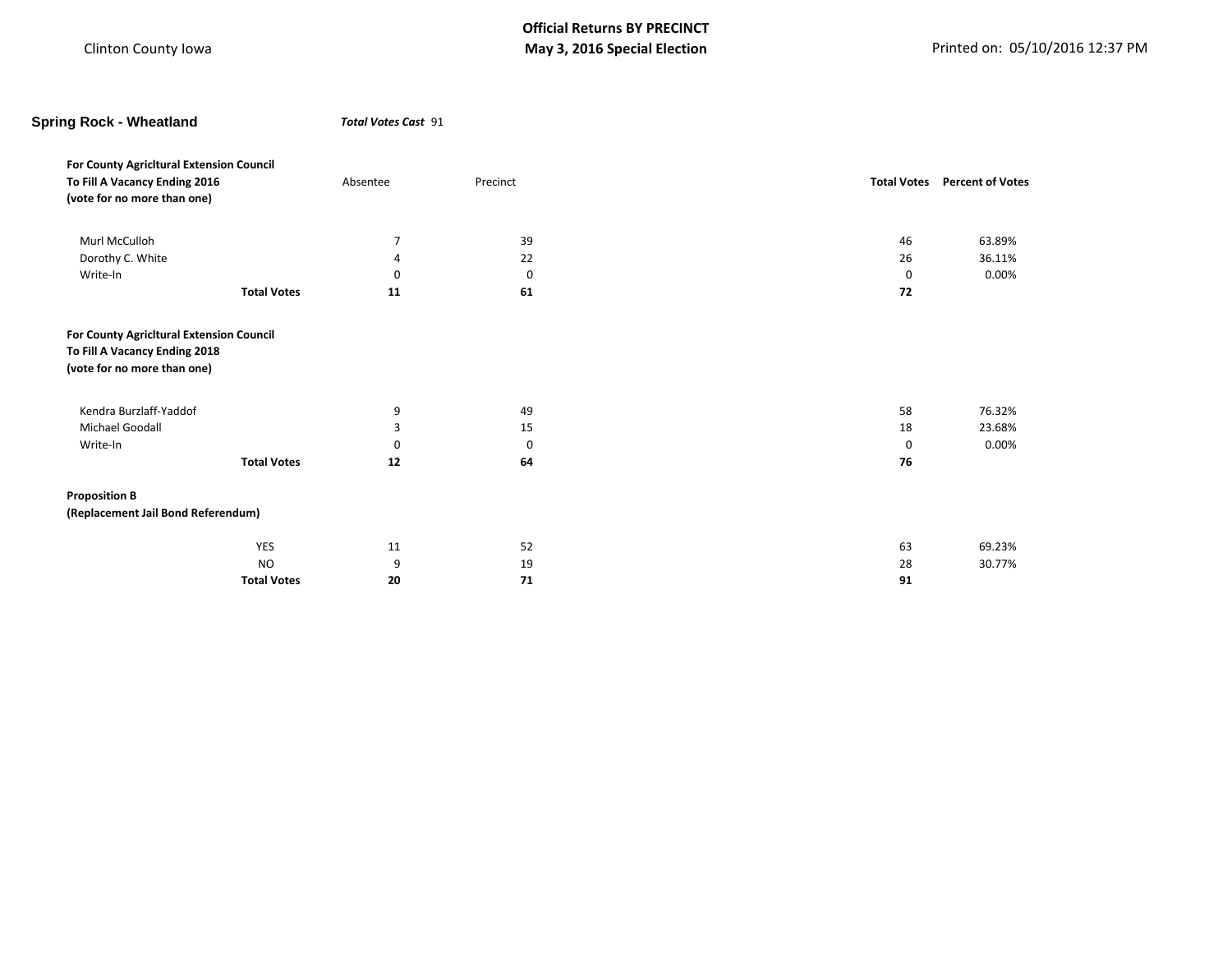| <b>Waterford - Charlotte</b>                                 |                    | <b>Total Votes Cast 99</b> |             |  |    |                                     |  |
|--------------------------------------------------------------|--------------------|----------------------------|-------------|--|----|-------------------------------------|--|
| For County Agricitural Extension Council                     |                    |                            |             |  |    |                                     |  |
| To Fill A Vacancy Ending 2016<br>(vote for no more than one) |                    | Absentee                   | Precinct    |  |    | <b>Total Votes</b> Percent of Votes |  |
| Murl McCulloh                                                |                    | 0                          | 50          |  | 50 | 69.44%                              |  |
| Dorothy C. White                                             |                    | Δ                          | 17          |  | 21 | 29.17%                              |  |
| Write-In                                                     |                    | 0                          | 1           |  | 1  | 1.39%                               |  |
|                                                              | <b>Total Votes</b> | 4                          | 68          |  | 72 |                                     |  |
| (vote for no more than one)                                  |                    |                            |             |  |    |                                     |  |
| Kendra Burzlaff-Yaddof                                       |                    | 3                          | 35          |  | 38 | 54.29%                              |  |
| Michael Goodall                                              |                    | $\mathbf{1}$               | 31          |  | 32 | 45.71%                              |  |
| Write-In                                                     |                    | 0                          | $\mathbf 0$ |  | 0  | 0.00%                               |  |
|                                                              | <b>Total Votes</b> | 4                          | 66          |  | 70 |                                     |  |
| <b>Proposition B</b>                                         |                    |                            |             |  |    |                                     |  |
| (Replacement Jail Bond Referendum)                           |                    |                            |             |  |    |                                     |  |
|                                                              | YES                | 5                          | 43          |  | 48 | 48.48%                              |  |
|                                                              | <b>NO</b>          | $\mathbf{1}$               | 50          |  | 51 | 51.52%                              |  |
|                                                              | <b>Total Votes</b> | 6                          | 93          |  | 99 |                                     |  |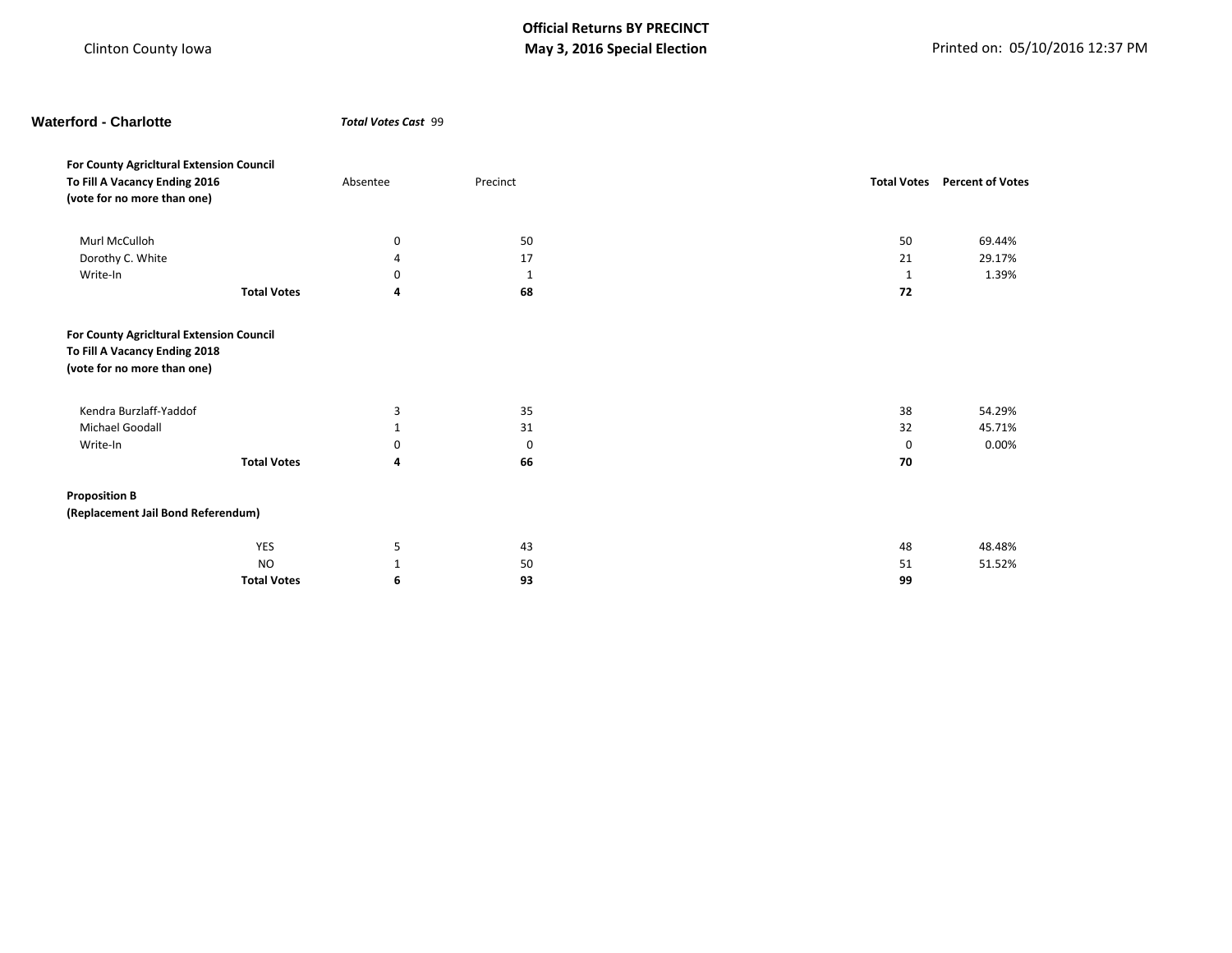| Welton - Washington - Welton             | <b>Total Votes Cast 128</b> |          |                    |                         |
|------------------------------------------|-----------------------------|----------|--------------------|-------------------------|
| For County Agricitural Extension Council |                             |          |                    |                         |
| To Fill A Vacancy Ending 2016            | Absentee                    | Precinct | <b>Total Votes</b> | <b>Percent of Votes</b> |
| (vote for no more than one)              |                             |          |                    |                         |
| Murl McCulloh                            | 3                           | 93       | 96                 | 78.05%                  |
| Dorothy C. White                         | $\mathbf{1}$                | 26       | 27                 | 21.95%                  |
| Write-In                                 | 0                           | 0        | 0                  | 0.00%                   |
| <b>Total Votes</b>                       | 4                           | 119      | 123                |                         |
| (vote for no more than one)              |                             |          |                    |                         |
| Kendra Burzlaff-Yaddof                   | $\overline{2}$              | 57       | 59                 | 50.00%                  |
| Michael Goodall                          | $\overline{2}$              | 57       | 59                 | 50.00%                  |
| Write-In                                 | 0                           | 0        | 0                  | 0.00%                   |
| <b>Total Votes</b>                       | 4                           | 114      | 118                |                         |
| <b>Proposition B</b>                     |                             |          |                    |                         |
| (Replacement Jail Bond Referendum)       |                             |          |                    |                         |
| YES                                      | 3                           | 76       | 79                 | 61.72%                  |
| <b>NO</b>                                | 1                           | 48       | 49                 | 38.28%                  |
| <b>Total Votes</b>                       | 4                           | 124      | 128                |                         |